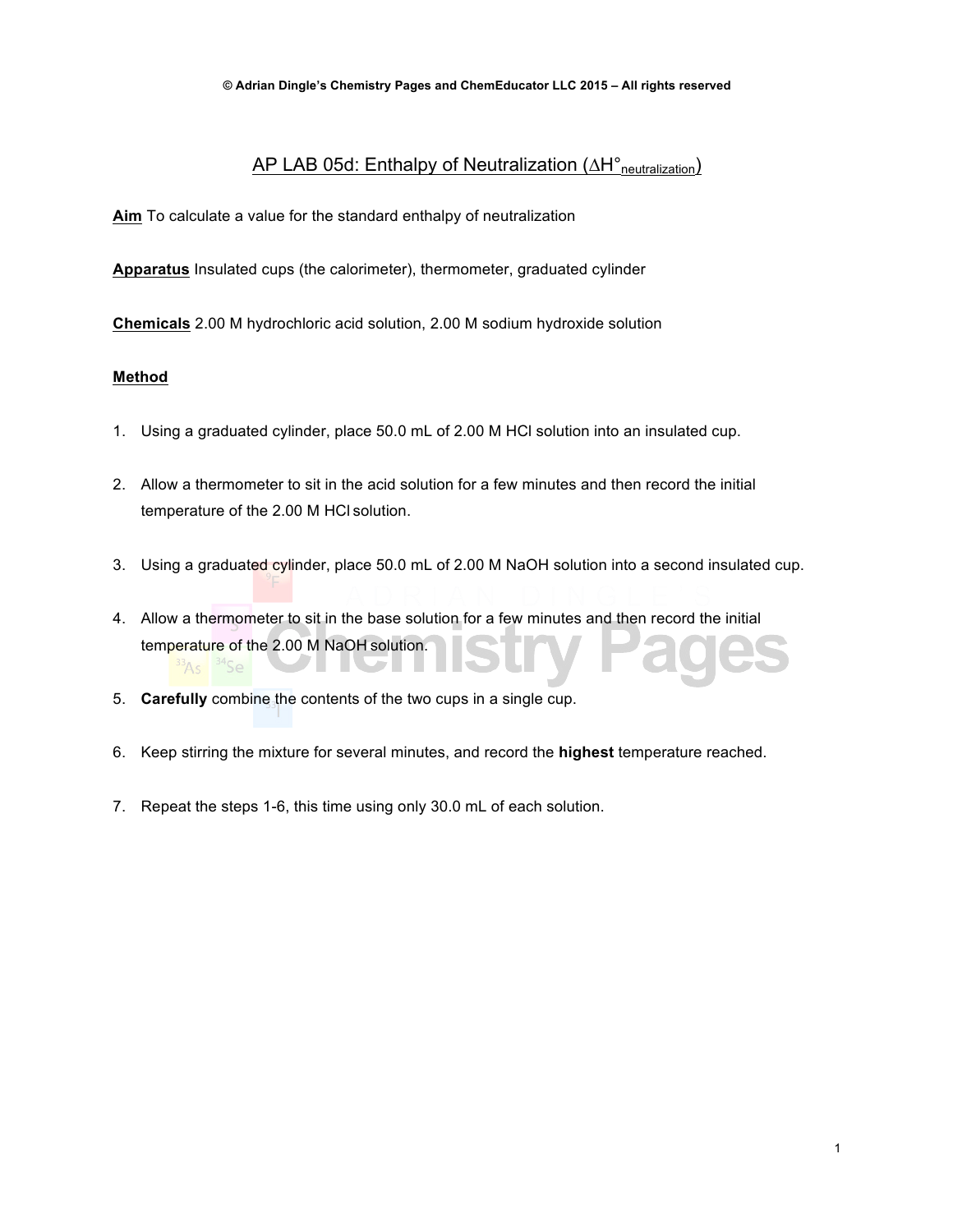# **Results**

# **With 50.0 mL of each solution**

|                                                          | HCI | <b>NaOH</b> |
|----------------------------------------------------------|-----|-------------|
| Initial temperature                                      |     |             |
| Average initial temp of the solutions<br>(before mixing) |     |             |
| Temp of solutions<br>(after mixing)                      |     |             |
| Change in temp                                           |     |             |

# **With 30.0 mL of each solution**

|                                                          | <b>HCI</b> | <b>NaOH</b> |
|----------------------------------------------------------|------------|-------------|
| Initial temperature                                      |            |             |
| Average initial temp of the solutions<br>(before mixing) |            |             |
| Temp of solutions<br>(after mixing)                      |            |             |
| Change in temp                                           |            |             |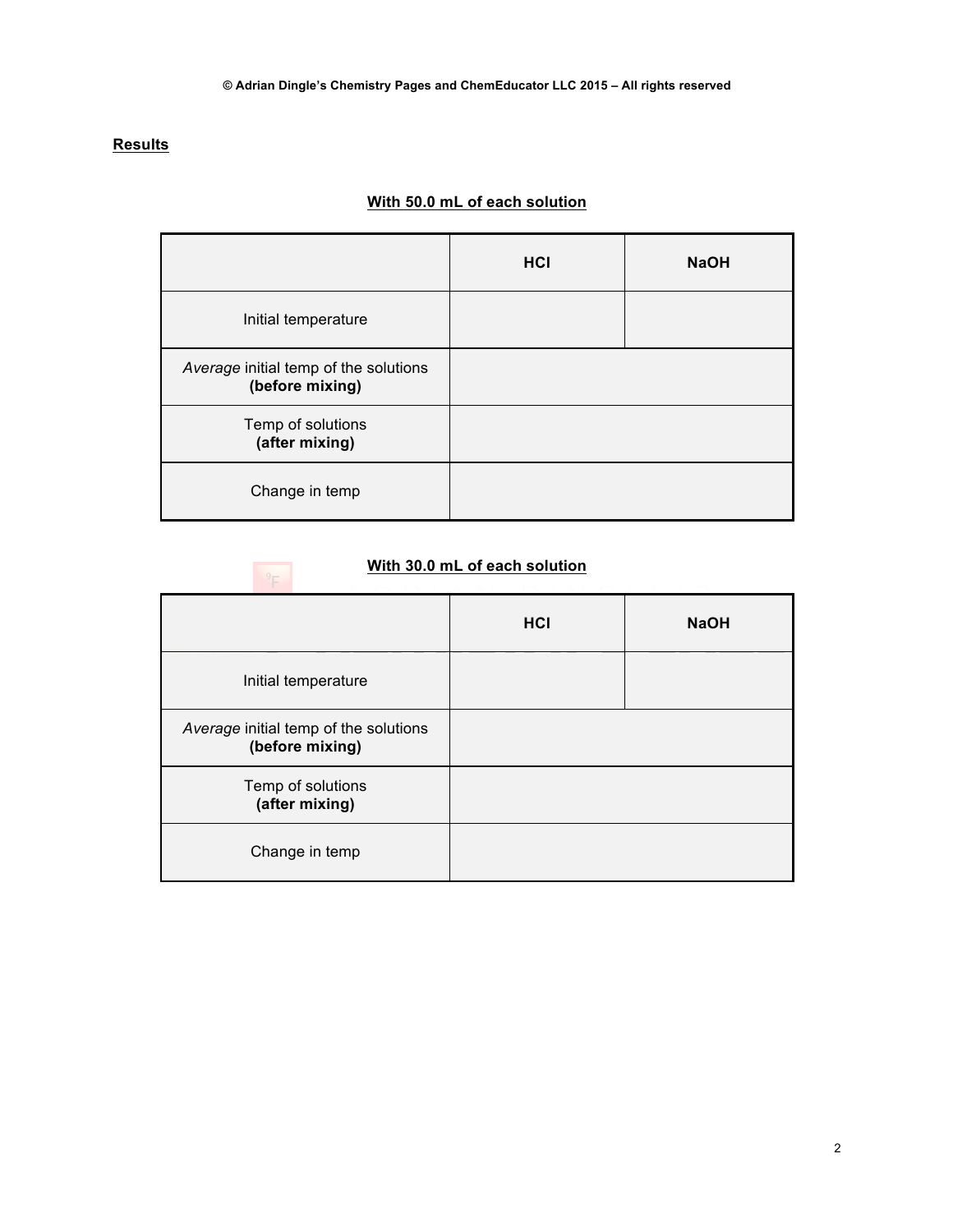## **Conclusion/Calculation**

1. The heat capacity of the calorimeter is known to be 11.0 J/°C. Using that information, and your data, calculate the energy change in the surroundings (q<sub>surroundings</sub>), in each of your experiments.

*(Assume the density of all solutions to be 1.00 g/mL and their specific heat capacity to be 4.18 J/gK)*



- 2. What sign should be associated with q<sub>surroundings</sub>? Explain.
- 3. What does your answer to Q2 suggest about the chemical reaction  $(q_{system})$ ? Explain.